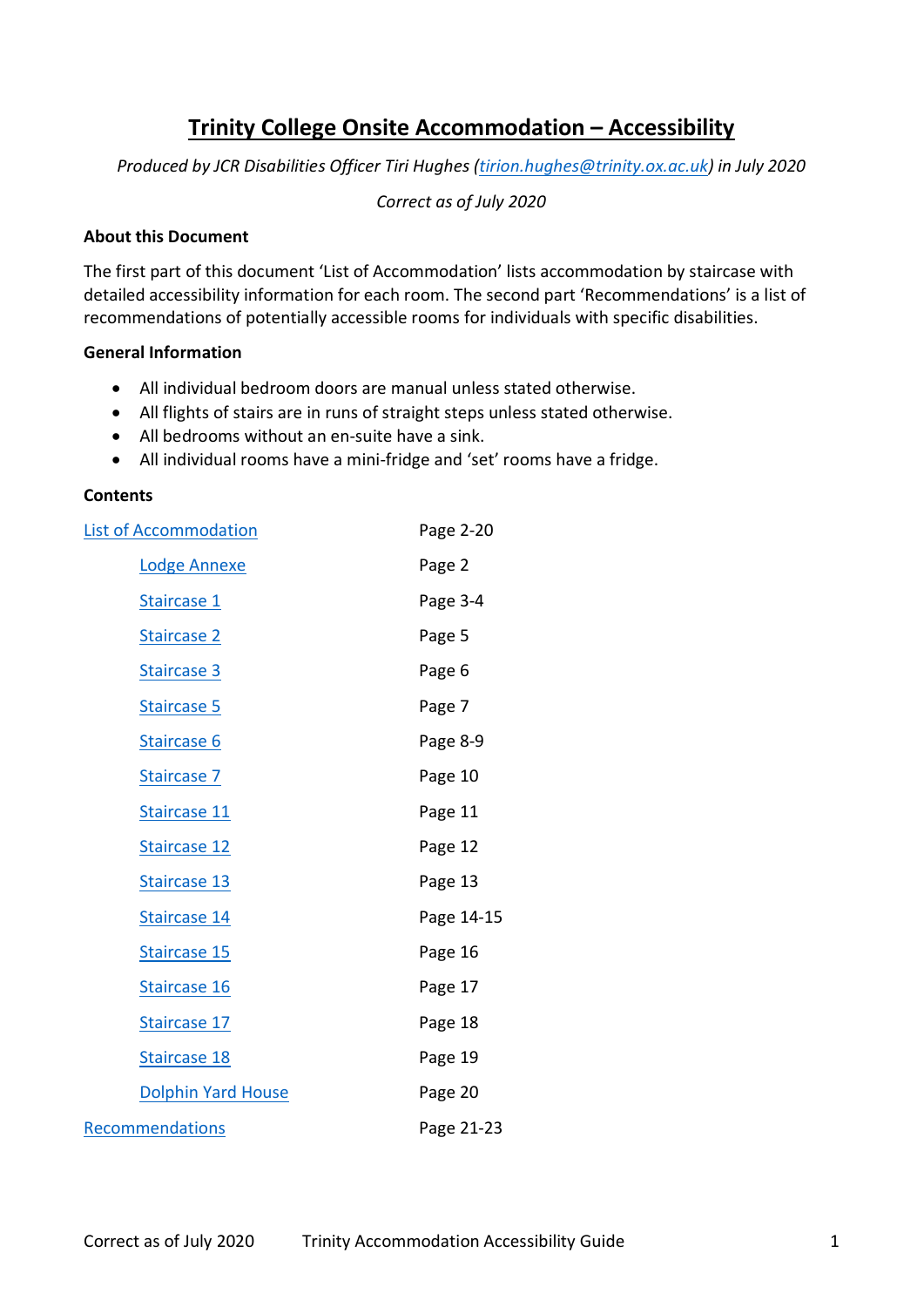### <span id="page-1-0"></span>**List of Accommodation**

#### <span id="page-1-1"></span>**Lodge Annexe:**

#### *Rooms 1 and 2:*

- This staircase is accessed by a manual door.
- These rooms are on the first floor, accessed by a staircase.
- These rooms are not en-suite, there is a shared bathroom on the same floor with shower, sink and toilet.
- These rooms have single beds.

#### *Rooms 3 and 4:*

- This staircase is accessed by a manual door.
- These rooms are on the second floor, accessed by two staircases (the second being spiralled).
- These rooms are not en-suite, there is a shared bathroom on the same floor with shower, sink and toilet.
- These rooms have single beds.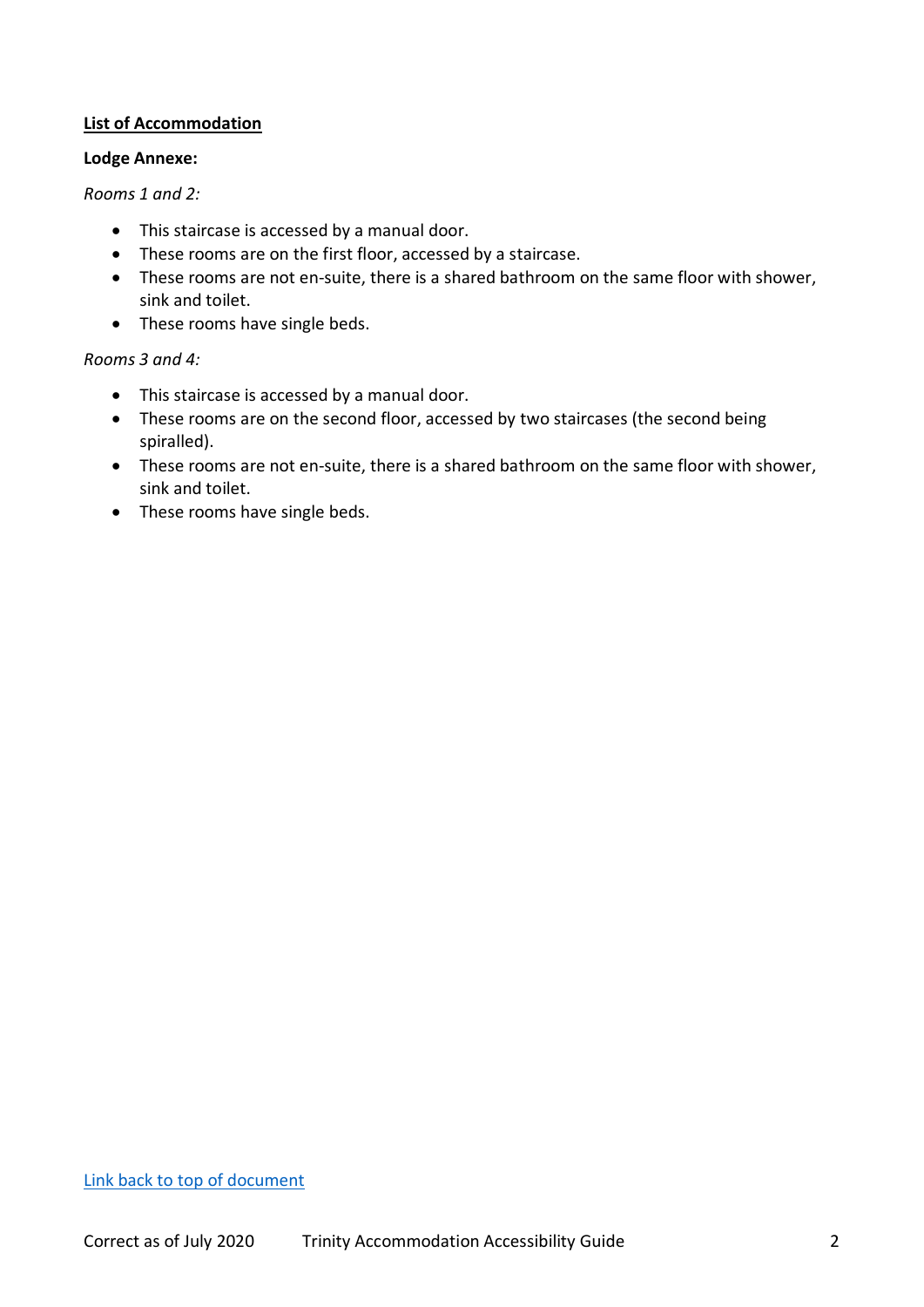# <span id="page-2-0"></span>**Staircase 1:**

# *Room 1:*

- This part of the staircase is accessed separately, via a manual door.
- The room has a separate living area and bedroom, the bedroom is accessed by a couple of internal steps.
- This room is not en-suite, there is a shared toilet room and shower room on the same floor.
- This room has a single bed.

### *Room 2:*

- This part of the staircase is accessed separately, via a manual door.
- This room is accessed by one flight of spiral stairs.
- This room is not en-suite, there is a shared toilet room and shower room on the ground floor down one flight of spiral stairs.
- This room has a single bed.

#### *Room 3:*

- This part of the staircase is accessed separately, via a manual door.
- This room is accessed by two flights of spiral stairs.
- This room is not en-suite, there is a shared toilet room and shower room on the ground floor down two flights of spiral stairs.
- This room has a single bed.

#### *Rooms 4 and 5:*

- This staircase is accessed via two outdoor steps into the staircase and a heavy manual door.
- These rooms are accessed by a couple of extra steps to the room doors.
- These rooms are not en-suite and use shared bathrooms which are located in the basement, only accessible down an additional flight of stairs.
- These rooms have single beds.

#### *Rooms 7 and 8:*

- This staircase is accessed via two outdoor steps into the staircase and a heavy manual door.
- These rooms are accessed by a spiral staircase and a couple of extra steps to the room doors.
- These rooms are not en-suite and use shared bathrooms which are located in the basement, only accessible down an additional flight of stairs.
- These rooms have single beds.

#### *Rooms 9a, 9b and 9c:*

- This staircase is accessed via two outdoor steps into the staircase and a heavy manual door.
- These rooms are accessed by a spiral staircase.
- These rooms share a living area with seating, with the three bedrooms accessed from the living area.
- These rooms are not en-suite and use shared bathrooms which are located in the basement, only accessible down an additional flight of stairs.
- These rooms have single beds.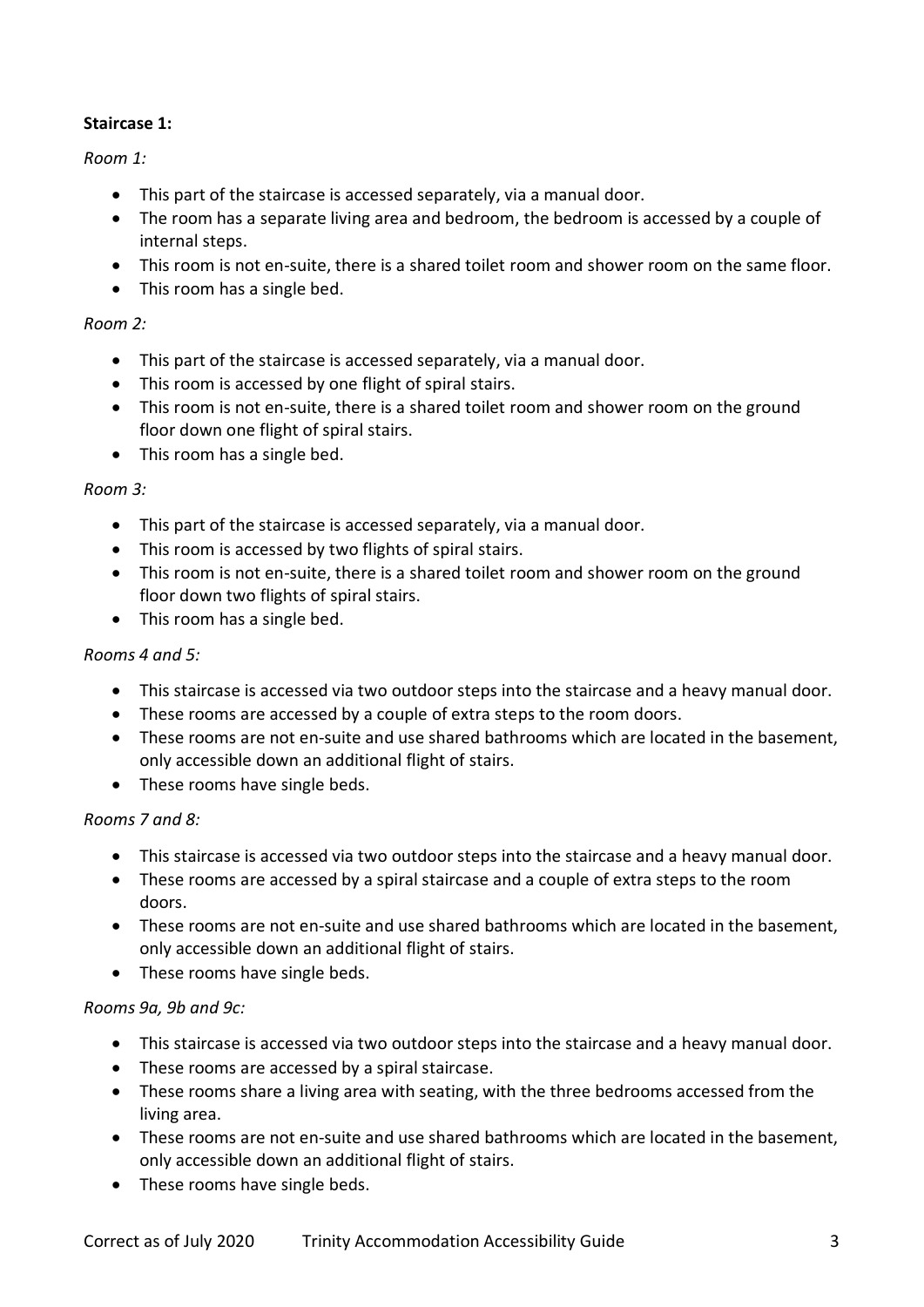*Rooms 10 and 11:*

- This staircase is accessed via two outdoor steps into the staircase and a heavy manual door.
- These rooms are accessed by two spiral staircases.
- These rooms are not en-suite and use shared bathrooms which are located in the basement, only accessible down an additional flight of stairs.
- These rooms have single beds.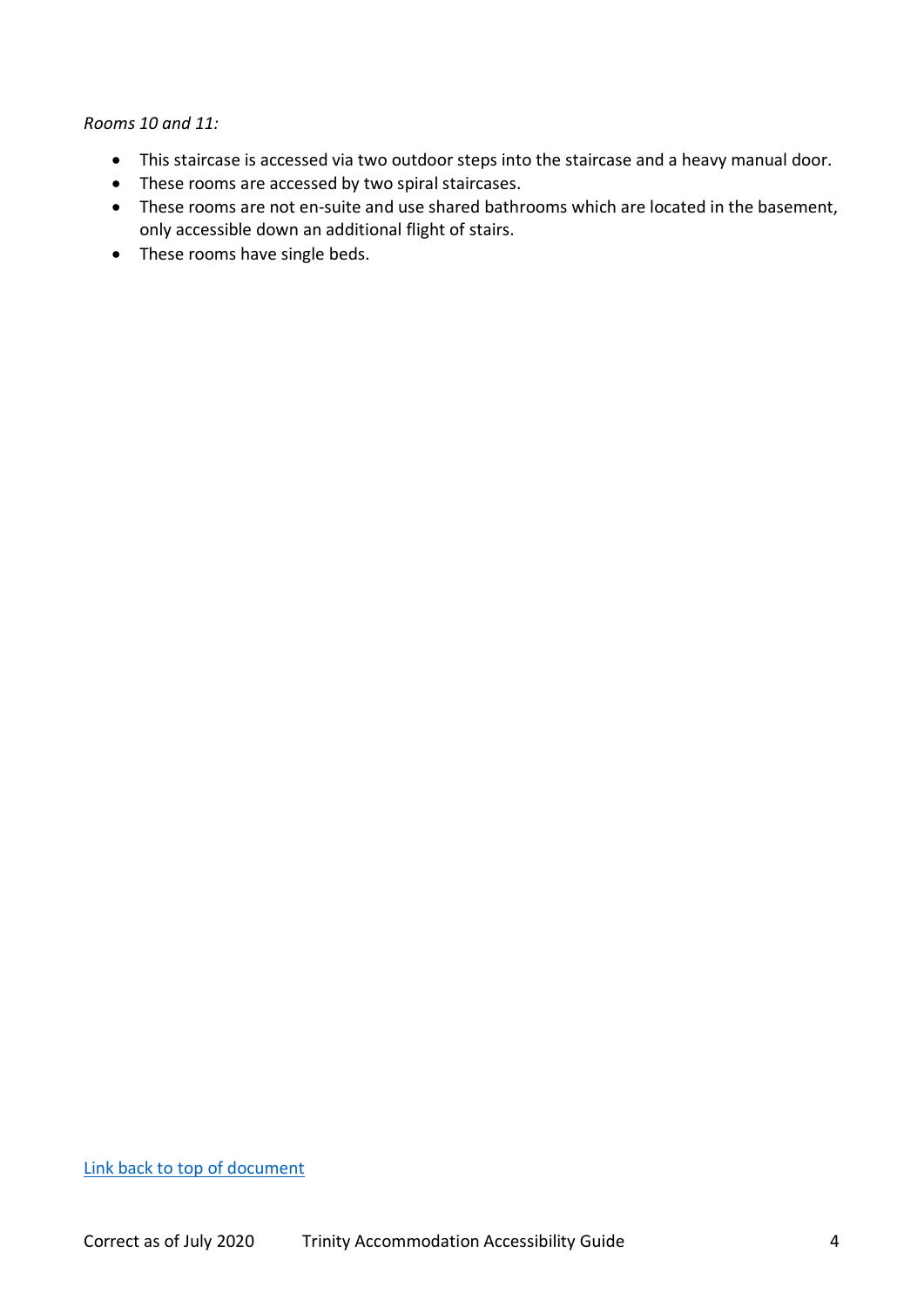### <span id="page-4-0"></span>**Staircase 2:**

#### *Rooms 3, 5 and 6:*

- This room is accessed via outdoor steps, an external door, and an internal staircase.
- These rooms have a shared en-suite between two adjacent bedrooms.
- These rooms have double beds.

#### *Room 4:*

- This room is accessed via outdoor steps, an external door, and an internal staircase.
- This room has a shared en-suite with an adjacent bedroom.
- This room has a single bed.

#### *Room 7:*

- This room is accessed via outdoor steps, an external door, and an internal staircase.
- This room uses a shared bathroom.
- This room has a single bed.

#### *Room 8:*

- This staircase is accessed via an outdoor set of steps.
- This room has an en-suite.
- This room has a single bed.

### *Rooms 10-12, 14, 15 and 18:*

- This staircase is accessed via a couple of an outdoor set of steps.
- These rooms use shared bathrooms.
- These rooms have single beds.

#### *Room 9:*

- This staircase is accessed via an outdoor set of steps.
- This room uses a shared bathroom.
- This room has a single bed.
- Capability for vibrating pillow fire alarm.

#### *Room 13:*

- This staircase is accessed via an outdoor set of steps.
- This room has an en-suite.
- This room has a single bed.

#### *Rooms 16 and 17:*

- This staircase is accessed via an outdoor set of steps.
- These rooms have a shared en-suite with an adjacent bedroom.
- These rooms have single beds.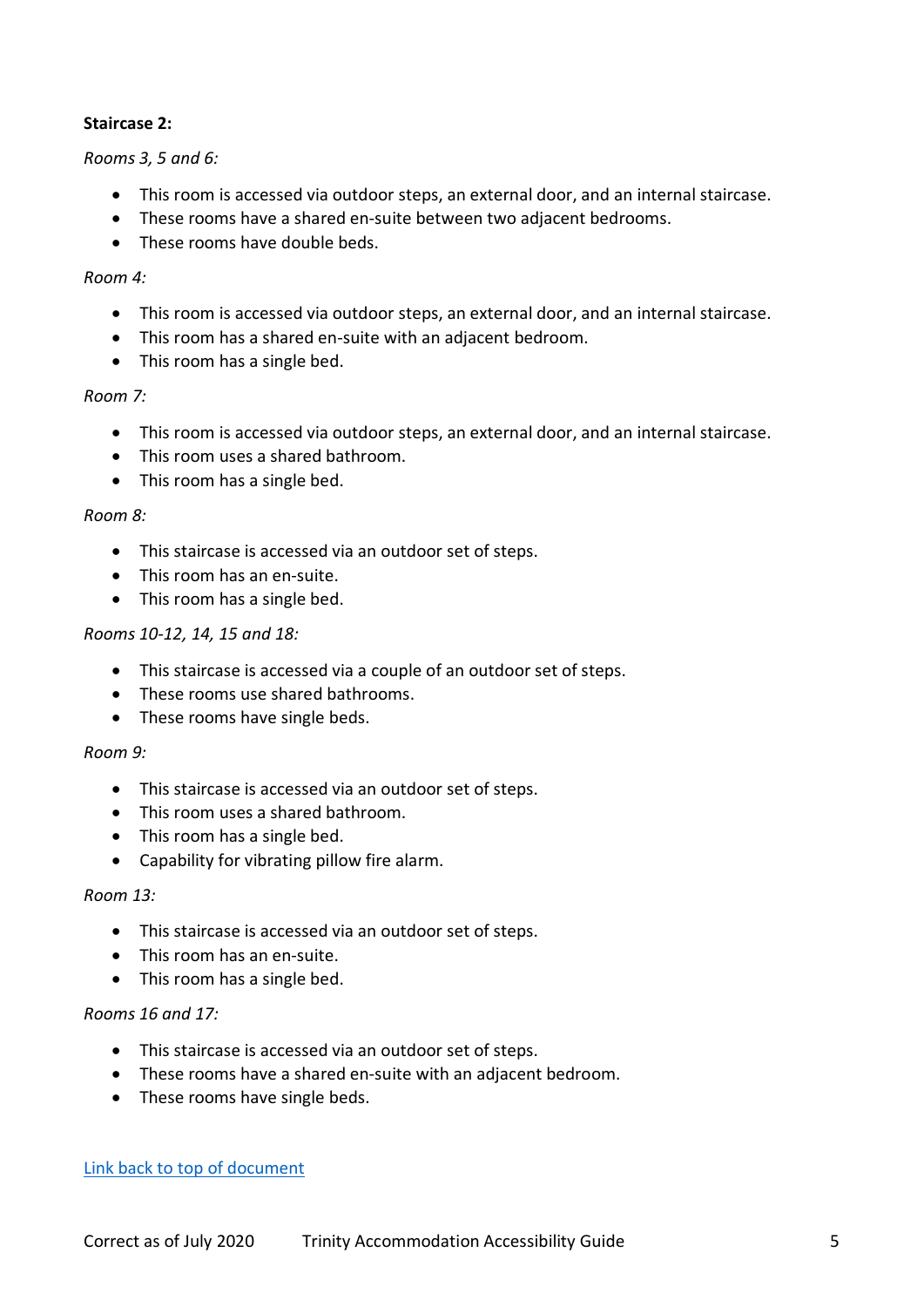### <span id="page-5-0"></span>**Staircase 3:**

*Rooms 1 and 2:*

- These rooms have been recently specifically adapted with accessibility in mind they have level access and are en-suite.
- Accessible directly from the outside, level access through an automatic door activated by an electronic key from the outside and via an exit button from the inside.
- Level access hard flooring within the room.
- Large floor area with wide outside door and bathroom door appropriate for most wheelchair turning circles.
- Large accessible wet-room style bathroom with multiple grab rails near toilet, sink and shower. Drop down shower seat and two different height shower head rails. Lowered height sink and mirrors.
- These rooms have single beds.
- 4 emergency red pull cords per room, 3 in the bathroom and 1 near the bed.
- Power assisted curtains
- Capability for flashing light fire-alarm and vibrating pillow.

### *Rooms 4-9:*

- These are all accessible via an outside door to enter the staircase followed by one flight of stairs.
- Each room has a long narrow living area including desk and seating, and a narrow staircase with no railing.
- The bedroom area (including bed, sink and cupboards) are located up the internal staircase.
- These rooms are not en-suite and use shared bathrooms which are located up an additional half flight of stairs.
- These rooms have single beds.

# *Rooms 10-12:*

- These are all accessible via an outside door to enter the staircase followed by two flights of stairs.
- These rooms have a large open area with desk and seating, as well as a separating area for the bedroom and sink.
- These rooms are not en-suite and use shared bathrooms which are located down an additional half flight of stairs.
- These rooms have single beds.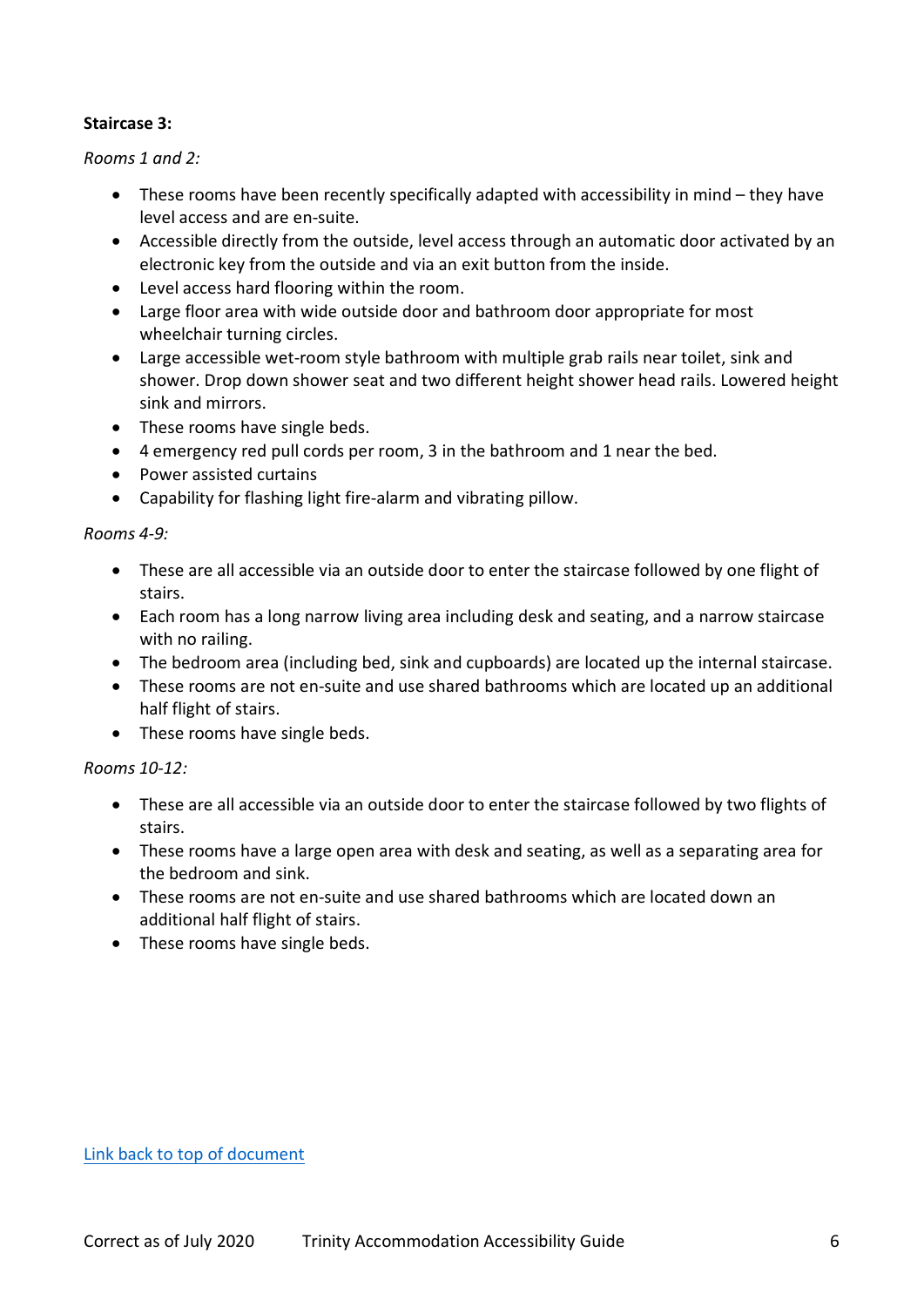### <span id="page-6-0"></span>**Staircase 5:**

#### *Rooms 1, 2, 4, 5:*

- This staircase is accessible via a shallow ramp to a manual door, there is a small lip where the outside meets the ramp.
- These rooms are on the ground floor and accessed via heavy internal corridor doors as well as the door to the individual room (level access).
- These rooms are not en-suite and use shared toilets on the same floor, and shared showers on the first floor up one flight of stairs.
- These rooms have single beds.

### *Room 6:*

- This staircase is accessible via a shallow ramp to a manual door, there is a small lip where the outside meets the ramp.
- This room is on the ground floor and accessed via heavy internal corridor doors as well as the door to the individual room (level access).
- This room has a large living area with desks and seating, with a separate small bedroom and small wet-room style en-suite with grab rails and shower seat.
- The room has a single bed.

#### *Room 11*

- This staircase is accessible via a shallow ramp to a manual door, there is a small lip where the outside meets the ramp.
- This room is on the first floor, accessed by one flight of stairs, and accessed via heavy internal corridor doors as well as the door to the individual room.
- This room are not en-suite and use shared toilets and showers on the same floor.
- This room has a single bed.

# *Rooms 15-20:*

- This staircase is accessible via a shallow ramp to a manual door, there is a small lip where the outside meets the ramp.
- These rooms are on the second floor, accessed by two flights of stairs, and accessed via heavy internal corridor doors as well as the door to the individual room.
- These rooms are not en-suite and use shared toilets on the same floor, and shared showers on the first floor down one flight of stairs.
- These rooms have single beds.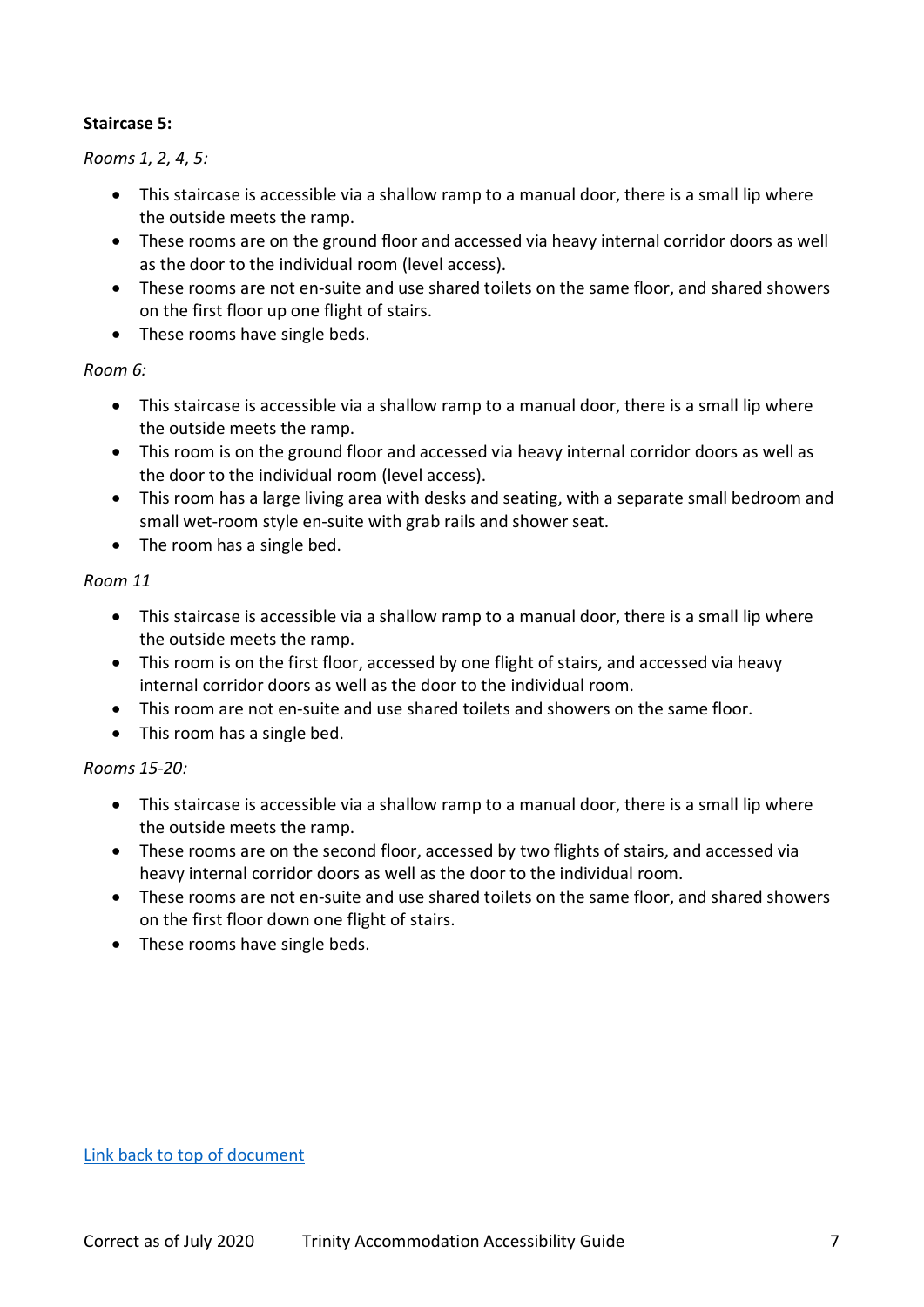## <span id="page-7-0"></span>**Staircase 6:**

#### *Rooms 1 and 8:*

- This staircase is accessible via a level ramp and an automatic door accessed by an electronic keypad from the outside and an exit button from the inside (level access).
- These rooms are on the ground floor, accessed via heavy internal corridor doors as well as the door to the individual room (level access).
- These rooms have small en-suites accessed via a single large step from the main room, which contains a toilet, shower and sink.
- These rooms have single beds.

# *Rooms 2, 3, 6 and 7:*

- This staircase is accessible via a level ramp and an automatic door accessed by an electronic keypad from the outside and an exit button from the inside (level access).
- These rooms are on the ground floor, accessed via heavy internal corridor doors as well as the door to the individual room (level access).
- These rooms have small en-suites accessed via a single large step from the main room, which contains a toilet, shower and sink.
- These rooms have double beds.

### *Room 4:*

- This staircase is accessible via a level ramp and an automatic door accessed by an electronic keypad from the outside and an exit button from the inside (level access).
- This room is on the ground floor with the room door accessed directly from the main staircase lobby.
- This room has an accessible wet-room style bathroom with multiple grab rails near toilet, sink and shower. Drop down shower seat. Lowered height sink and mirrors.
- There are emergency red pull cords in the bathroom area.
- This room has a double bed.

# *Room 5:*

- This staircase is accessible via a level ramp and an automatic door accessed by an electronic keypad from the outside and an exit button from the inside (level access).
- This room is on the ground floor with the room door accessed directly from the main staircase lobby.
- This room has a small en-suite accessed via a single large step from the main room, which contains a toilet, shower and sink.
- This room has a double bed.

# *Rooms 9 and 16:*

- This staircase is accessible via a level ramp and an automatic door accessed by an electronic keypad from the outside and an exit button from the inside.
- These rooms are on the first floor up one flight of stairs, with the room door accessed directly from the main staircase lobby.
- These rooms have small en-suites accessed via a single large step from the main room, which contains a toilet, shower and sink.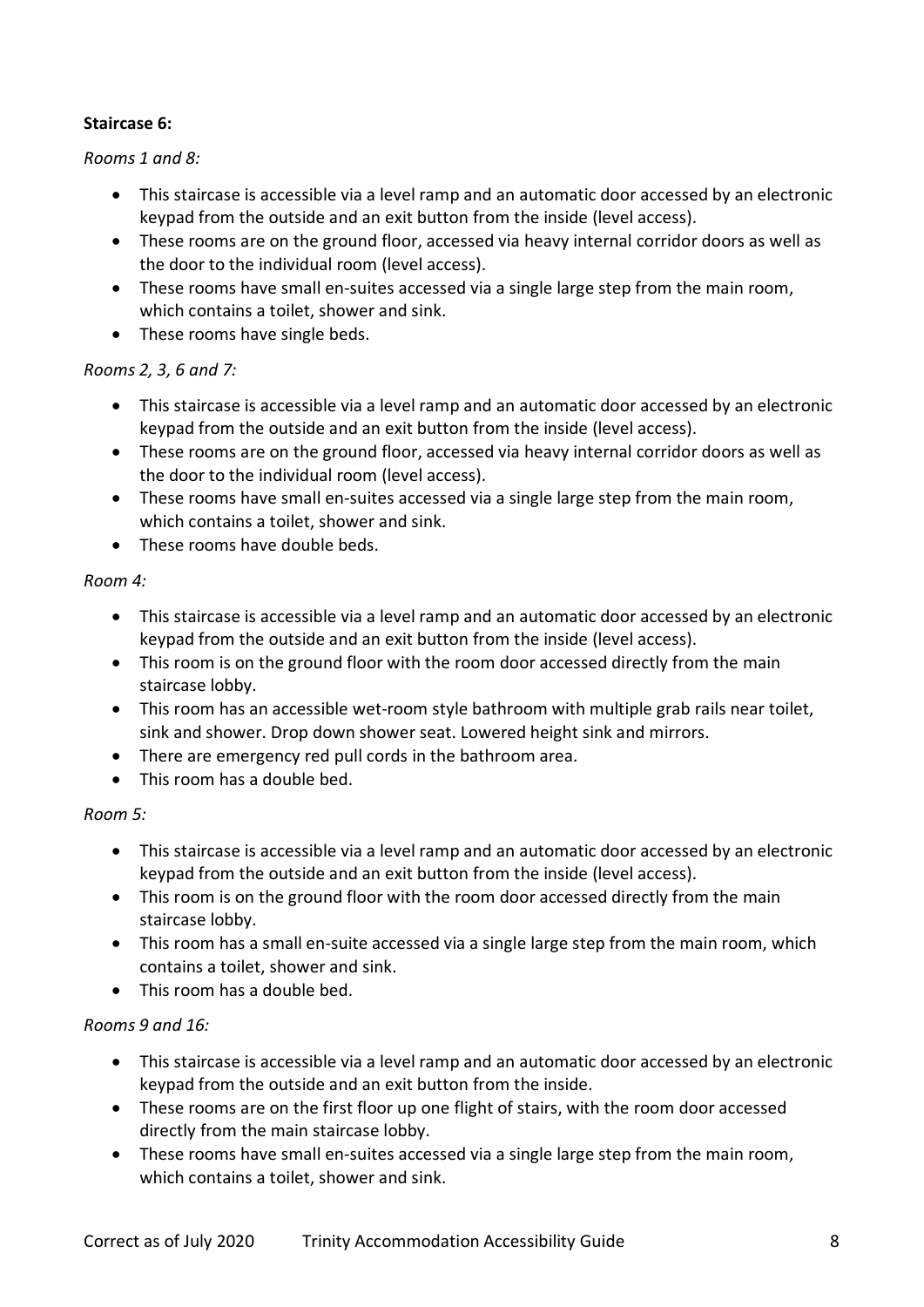• These rooms have single beds.

### *Rooms 10-15:*

- This staircase is accessible via a level ramp and an automatic door accessed by an electronic keypad from the outside and an exit button from the inside.
- These rooms are on the first floor up one flight of stairs, accessed via heavy internal corridor doors as well as the door to the individual room.
- These rooms have small en-suites accessed via a single large step from the main room, which contains a toilet, shower and sink.
- These rooms have double beds.

### *Rooms 17 and 24:*

- This staircase is accessible via a level ramp and an automatic door accessed by an electronic keypad from the outside and an exit button from the inside.
- These rooms are on the second floor up two flights of stairs, with the room door accessed directly from the main staircase lobby.
- These rooms have small en-suites accessed via a single large step from the main room, which contains a toilet, shower and sink.
- These rooms have single beds.

### *Rooms 18-23:*

- This staircase is accessible via a level ramp and an automatic door accessed by an electronic keypad from the outside and an exit button from the inside.
- These rooms are on the second floor up two flights of stairs, accessed via heavy internal corridor doors as well as the door to the individual room.
- These rooms have small en-suites accessed via a single large step from the main room, which contains a toilet, shower and sink.
- These rooms have double beds.

# *Room 25:*

- This staircase is accessible via a level ramp and an automatic door accessed by an electronic keypad from the outside and an exit button from the inside.
- This room is on the third floor up three flights of stairs and is the only room on this level. The third flight of stairs are spiralled and very narrow.
- This room has a large living area with desk and seating, and a separate bedroom area.
- This room has a small en-suite accessed via a single large step from the main room, which contains a toilet, shower and sink.
- This room has a double bed.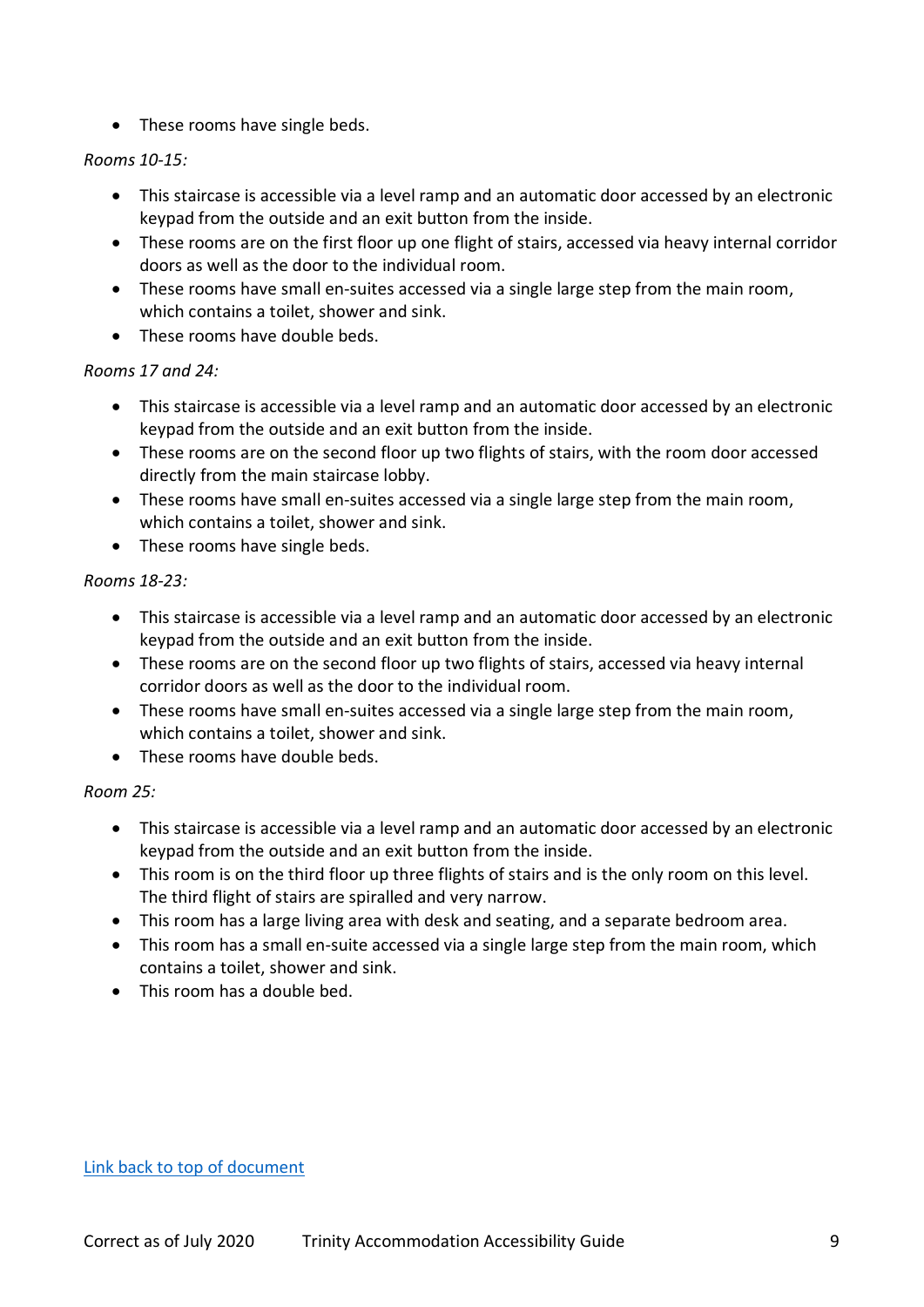#### <span id="page-9-0"></span>**Staircase 7:**

*All rooms (3 and 4):*

- This staircase is accessed via a heavy manual transparent glass door.
- These rooms are accessed via 2 flights of stairs.
- These rooms have living areas with seating and desks, and separate bedrooms.
- These rooms each have an en-suite with toilet, sink and shower.
- These rooms have single beds.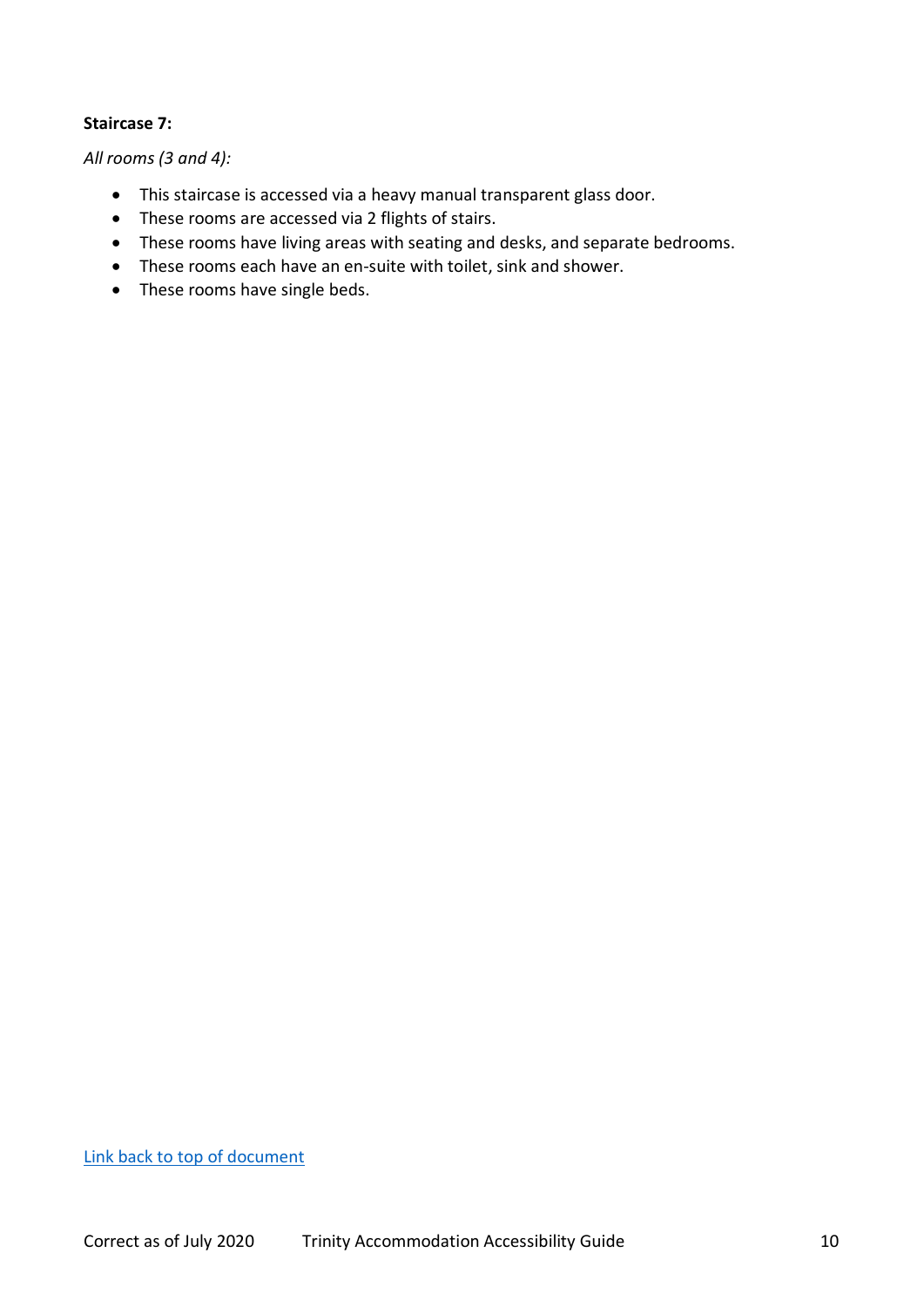#### <span id="page-10-0"></span>**Staircase 11:**

*All rooms (12-18):*

- This staircase is accessed via a narrow manual heavy door and immediate steep staircase.
- Rooms are all accessed via an additional internal staircases and internal corridor doors.
- These rooms are not en-suite and use shared bathrooms which are on the level at the top of the first staircase.
- These rooms all have single beds.
- These rooms are situated above the dining hall so may be louder than other college rooms.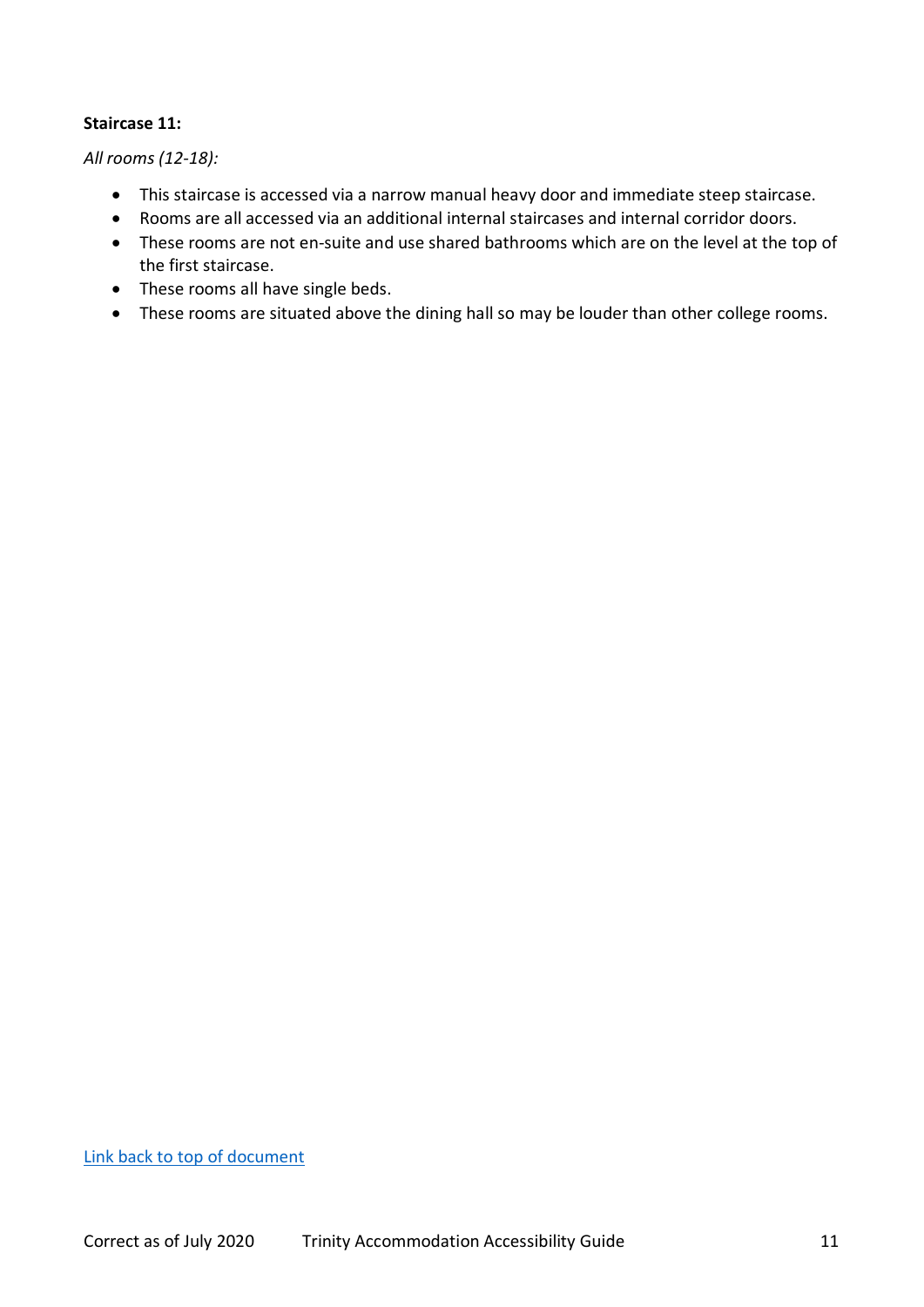#### <span id="page-11-0"></span>**Staircase 12:**

#### *Rooms 1 and 2:*

- This staircase is accessed via a narrow manual heavy door up a single step from the outside.
- These rooms are on the ground floor.
- These rooms are shared two-person 'sets', each comprising a large shared living area with desks and seating, and two separate bedrooms.
- These rooms each have an en-suite with toilet, sink and shower, shared between the two occupants in the set.

#### *Room 3:*

- This staircase is accessed via a narrow manual heavy door up a single step from the outside.
- This room is on the first floor up one flight of steep spiralled stairs.
- This room is a shared two-person 'sets', comprising a large shared living area with desks and seating, and two separate bedrooms.
- This room does not have an en-suite but uses a shared toilet and shower on the second floor up an additional flight of spiral stairs.

#### *Room 4:*

- This staircase is accessed via a narrow manual heavy door up a single step from the outside.
- This room is on the first floor up one flight of steep spiralled stairs.
- This room is a shared two-person 'sets', comprising a large shared living area with desks and seating, and two separate bedrooms.
- This room has an en-suite with toilet, sink and shower, shared between the two occupants in the set.

#### *Room 5-6:*

- This staircase is accessed via a narrow manual heavy door up a single step from the outside.
- These rooms are on the second floor up two flights of steep spiralled stairs.
- These rooms are shared two-person 'sets', comprising a large shared living area with desks and seating, and two separate bedrooms.
- These rooms each have an en-suite with toilet, sink and shower, shared between the two occupants in the set.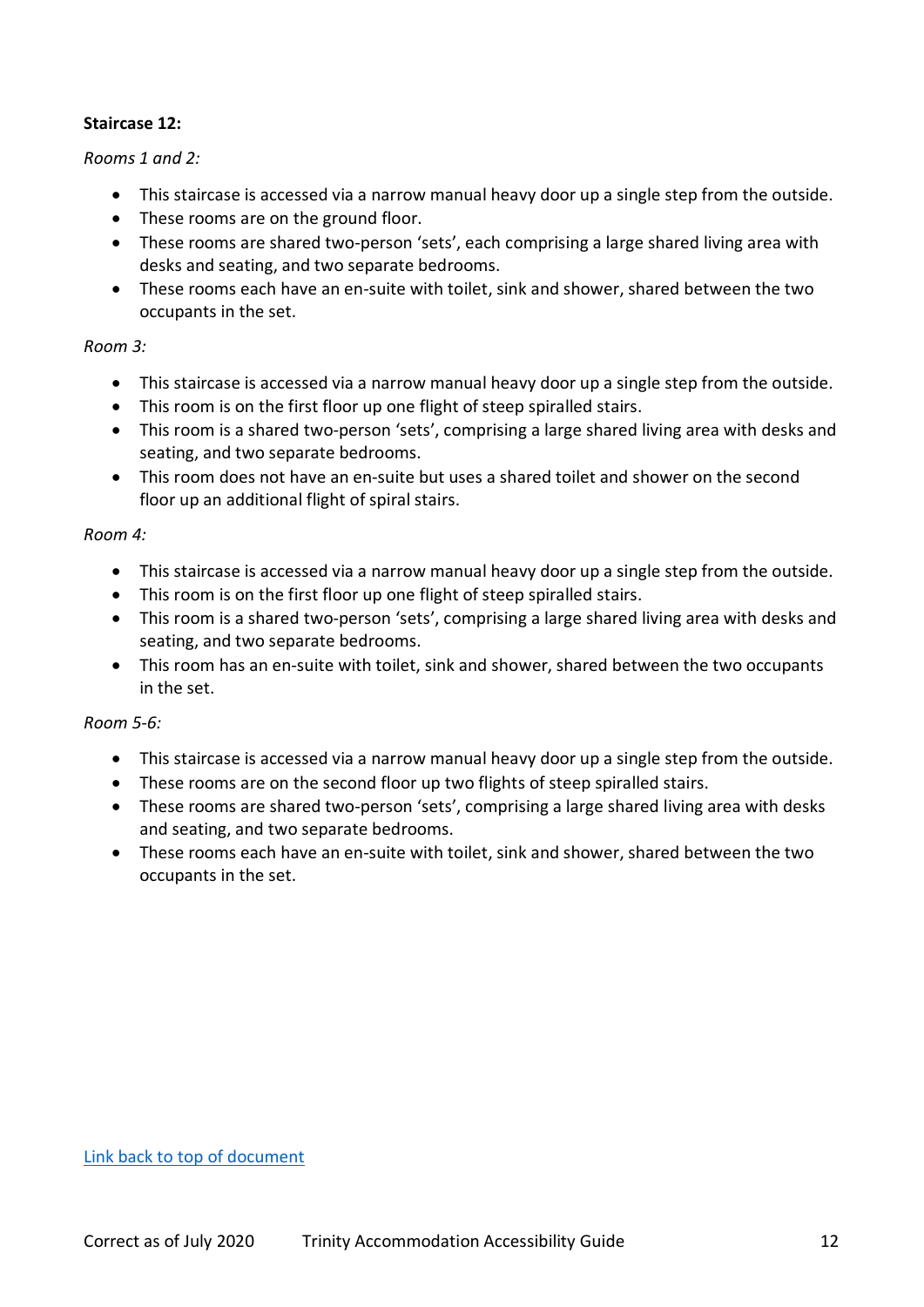### <span id="page-12-0"></span>**Staircase 13:**

#### *Rooms 1 and 2:*

- This staircase is accessed via a narrow manual heavy door up a single step from the outside.
- These rooms are on the ground floor.
- These rooms are shared two-person 'sets', each comprising a large shared living area with desks and seating, and two separate bedrooms.
- This room does not have an en-suite but can access a shared room with a toilet on the same floor and shared toilet and a shared shower on the second floor up two flights of spiral stairs.

#### *Room 3:*

- This staircase is accessed via a narrow manual heavy door up a single step from the outside.
- This room is on the first floor up one flight of steep spiralled stairs.
- This room is a shared two-person 'sets', comprising a large shared living area with desks and seating, and two separate bedrooms.
- This room has an en-suite with toilet, sink and shower, shared between the two occupants in the set.

### *Room 4:*

- This staircase is accessed via a narrow manual heavy door up a single step from the outside.
- This room is on the first floor up one flight of steep spiralled stairs.
- This room is a shared two-person 'sets', comprising a large shared living area with desks and seating, and two separate bedrooms.
- This room does not have an en-suite but can access a shared room with a toilet on the ground floor down one flight of stairs and shared toilet and shower on the second floor up one flight of spiral stairs.

#### *Room 5-6:*

- This staircase is accessed via a narrow manual heavy door up a single step from the outside.
- These rooms are on the second floor up two flights of steep spiralled stairs.
- These rooms are shared two-person 'sets', comprising a large shared living area with desks and seating, and two separate bedrooms.
- These rooms each have an en-suite with toilet, sink and shower, shared between the two occupants in the set.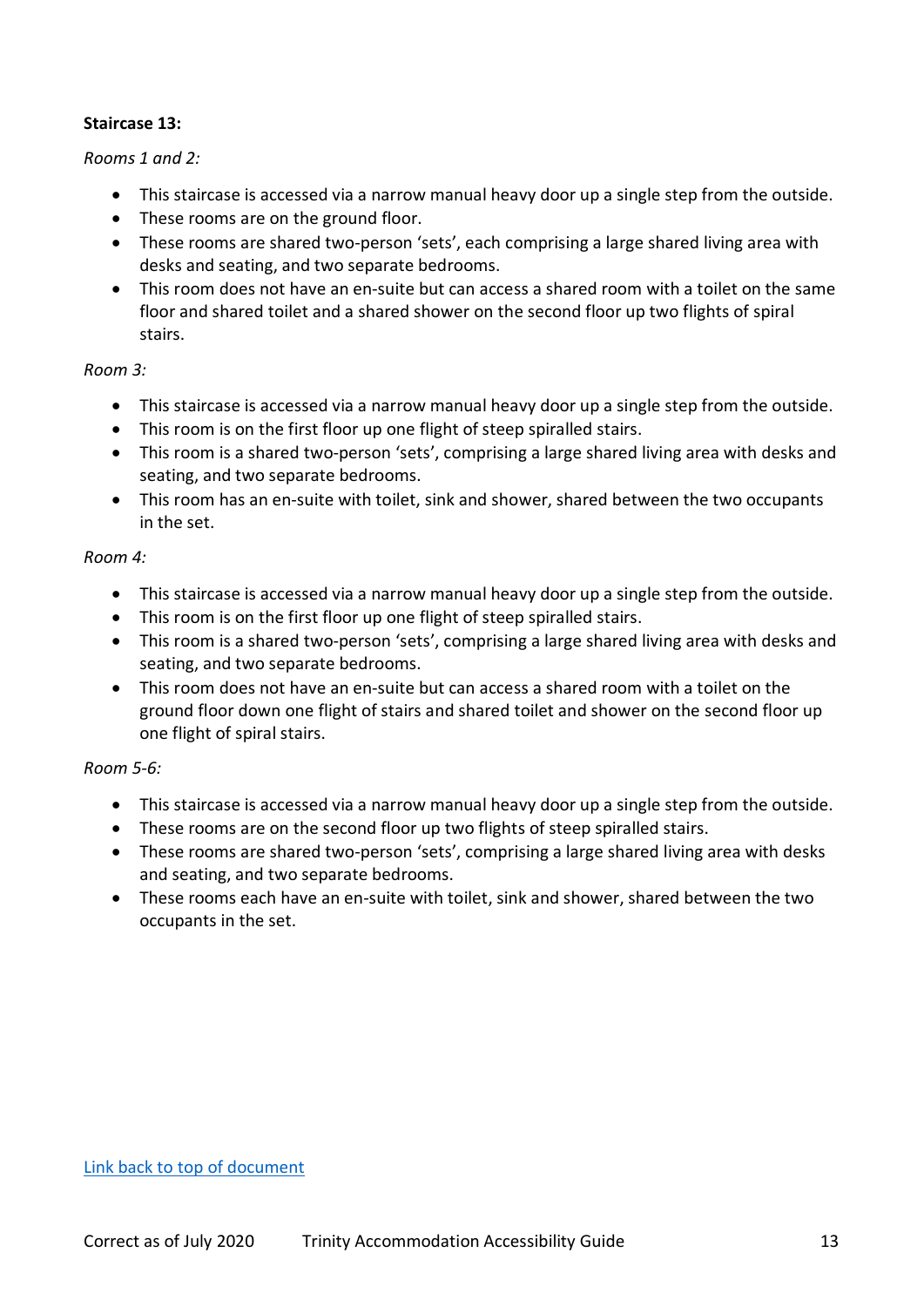### <span id="page-13-0"></span>**Staircase 14:**

#### *Rooms 1-3:*

- This staircase is accessed via one of two manual doors each up two outdoor steps.
- These rooms are on the ground floor and accessed directly via the main staircase lobby area.
- These rooms have en-suites with toilet, sink and shower.
- These rooms have single beds.
- Capability for flashing light fire-alarm and vibrating pillow.

#### *Room 4 and 5:*

- This staircase is accessed via one of two manual doors each up two outdoor steps.
- These rooms are on the first floor up one flight of stairs
- These rooms have an en-suite with toilet, sink and shower.
- These rooms have single beds.

#### *Room 6:*

- This staircase is accessed via one of two manual doors each up two outdoor steps.
- This room is on the first floor up one flight of stairs
- This room is a shared two-person 'set', comprising a large shared living area with desks and seating, and two separate bedrooms.
- These rooms each have an en-suite with toilet, sink and shower, shared between the two occupants in the set.
- One of the bedrooms in this set has a double bed, the other has a single bed.

#### *Room 7 and 8:*

- This staircase is accessed via one of two manual doors each up two outdoor steps.
- These rooms are on the second floor up two flights of stairs
- These rooms have an en-suite with toilet, sink and shower.
- These rooms have single beds.

#### *Room 9:*

- This staircase is accessed via one of two manual doors each up two outdoor steps.
- This room is on the second floor up two flights of stairs
- This room is a shared two-person 'set', comprising a large shared living area with desks and seating, and two separate bedrooms.
- These rooms each have an en-suite with toilet, sink and shower, shared between the two occupants in the set.
- One of the bedrooms in this set has a double bed, the other has a single bed.

#### *Room 10 and 11:*

- This staircase is accessed via one of two manual doors each up two outdoor steps.
- These rooms are on the third floor up three flights of stairs
- These rooms have an en-suite with toilet, sink and shower.
- These rooms have single beds.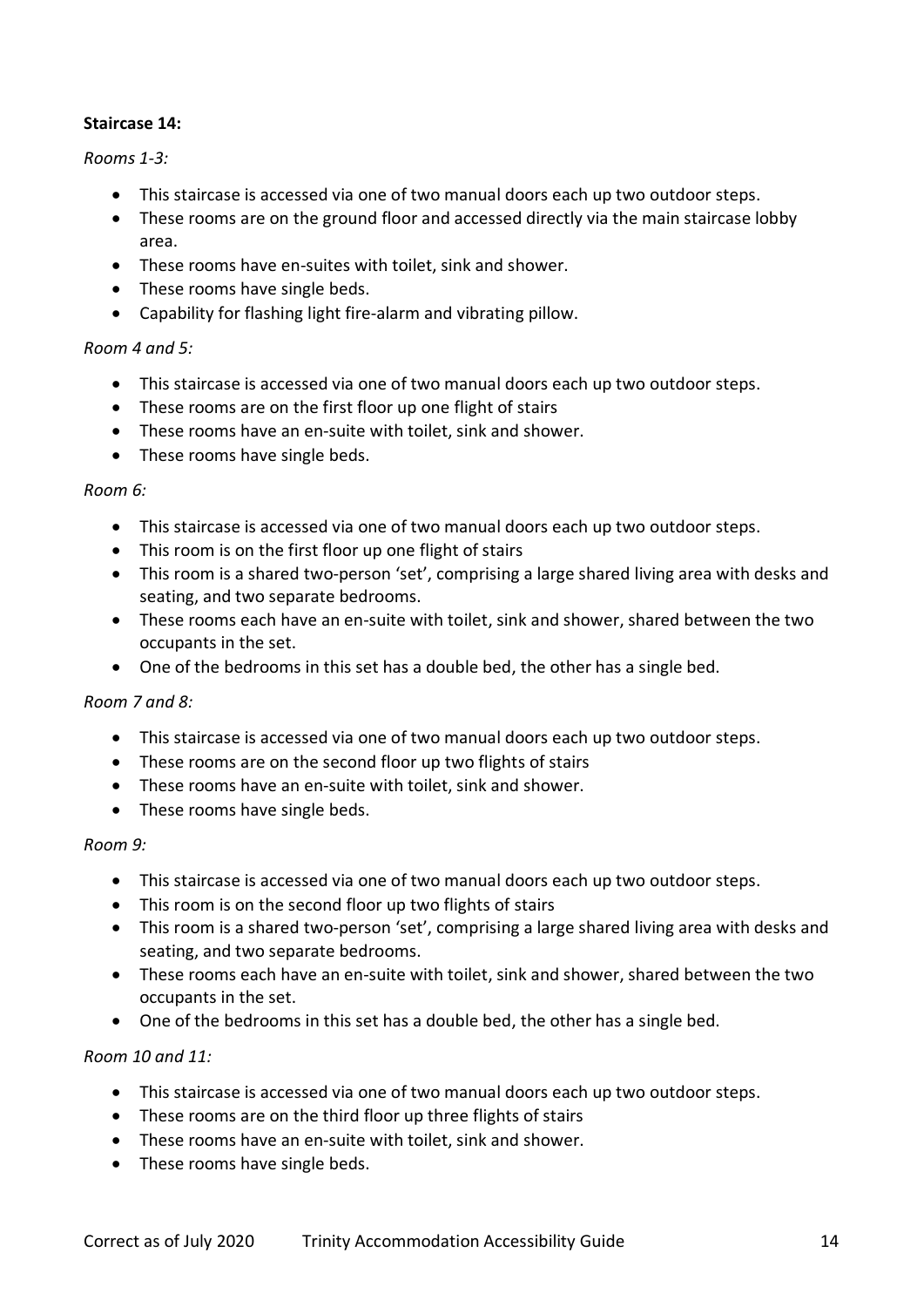*Room 12:*

- This staircase is accessed via one of two manual doors each up two outdoor steps.
- This room is on the third floor up three flights of stairs
- This room is a shared two-person 'set', comprising a large shared living area with desks and seating, and two separate bedrooms.
- These rooms each have an en-suite with toilet, sink and shower, shared between the two occupants in the set.
- One of the bedrooms in this set has a double bed, the other has a single bed.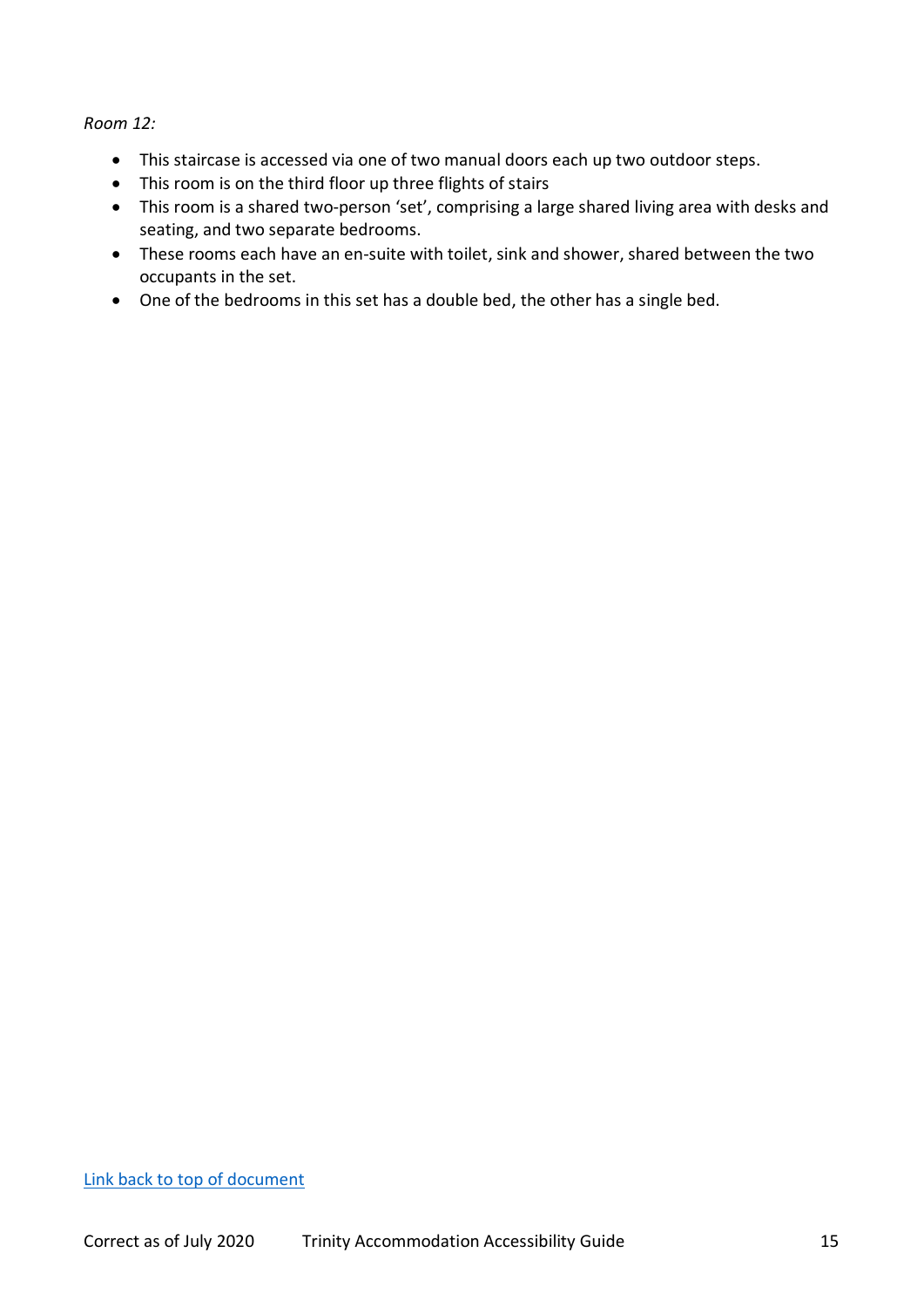#### <span id="page-15-0"></span>**Staircase 15:**

#### *Rooms 1 and 2:*

- This staircase is accessed via a narrow manual heavy door up a single step from the outside.
- These rooms are on the ground floor.
- These rooms are shared two-person 'sets', each comprising a large shared living area with desks and seating, and two separate bedrooms.
- This room does not have an en-suite but uses a shared toilet and shower on the second floor up two flights of spiral stairs.

#### *Room 3 and 4:*

- This staircase is accessed via a narrow manual heavy door up a single step from the outside.
- This room is on the first floor up one flight of steep spiralled stairs.
- This room is a shared two-person 'sets', comprising a large shared living area with desks and seating, and two separate bedrooms.
- This room does n not have an en-suite but uses a shared toilet and shower on the second floor up one further flight of spiral stairs.

#### *Room 5-6:*

- This staircase is accessed via a narrow manual heavy door up a single step from the outside.
- These rooms are on the second floor up two flights of steep spiralled stairs.
- These rooms are shared two-person 'sets', comprising a large shared living area with desks and seating, and two separate bedrooms.
- This room does not have an en-suite but uses a shared toilet and shower on the same floor.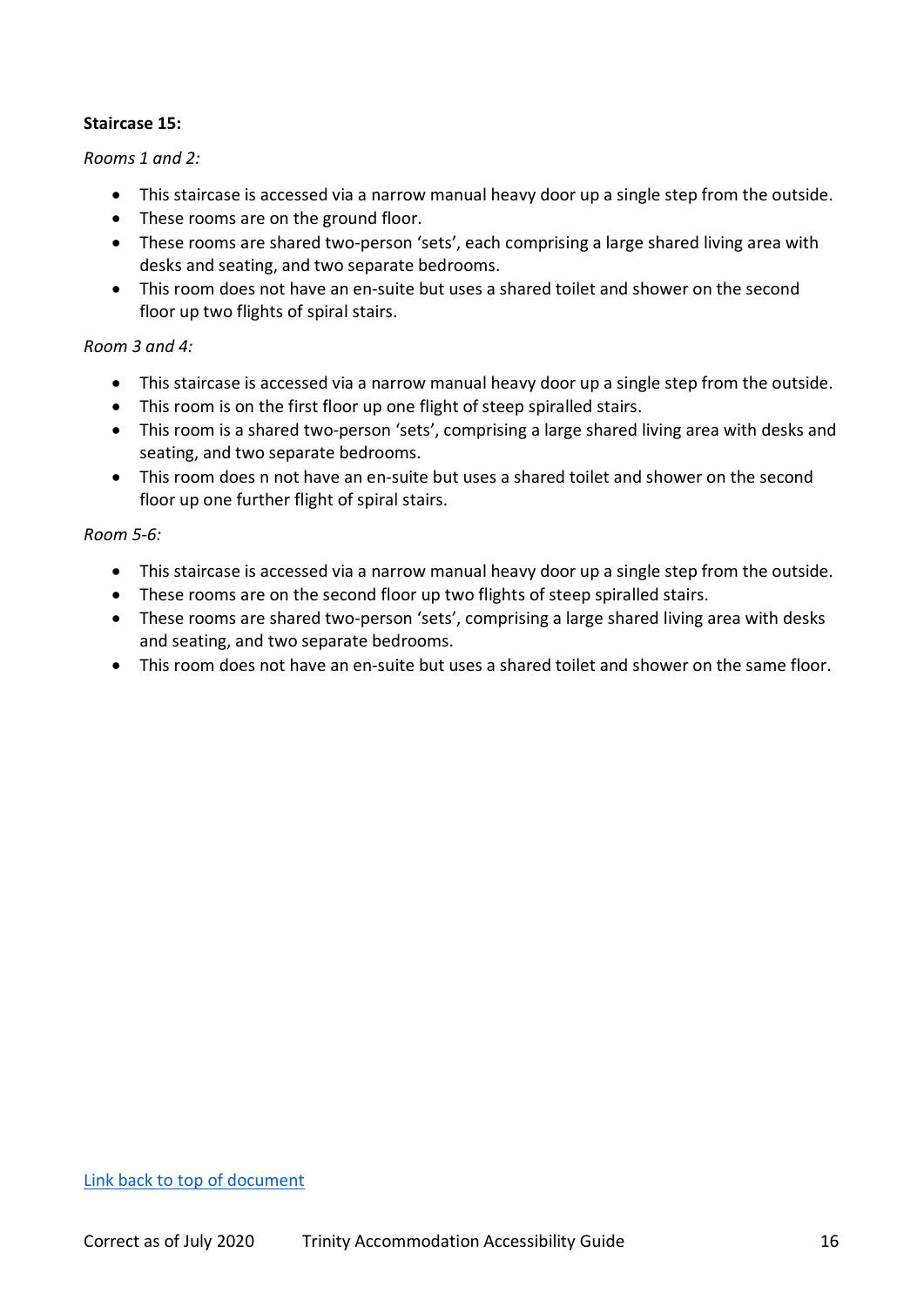### <span id="page-16-0"></span>**Staircase 16:**

*Room 4:*

- This staircase is accessed via a narrow manual heavy door up a single step from the outside.
- This room is on the first floor up one flight of steep spiralled stairs.
- This room is a shared two-person 'set', comprising a large shared living area with desks and seating, and two separate bedrooms.
- This room does not have an en-suite but uses a shared toilet and shower on the second floor up one further flight of spiral stairs.

### *Room 5:*

- This staircase is accessed via a narrow manual heavy door up a single step from the outside.
- This room is on the second floor up two flights of steep spiralled stairs.
- This room is a shared two-person 'set', comprising a large shared living area with desks and seating, and two separate bedrooms.
- This room does not have an en-suite but uses a shared toilet and shower on the same floor.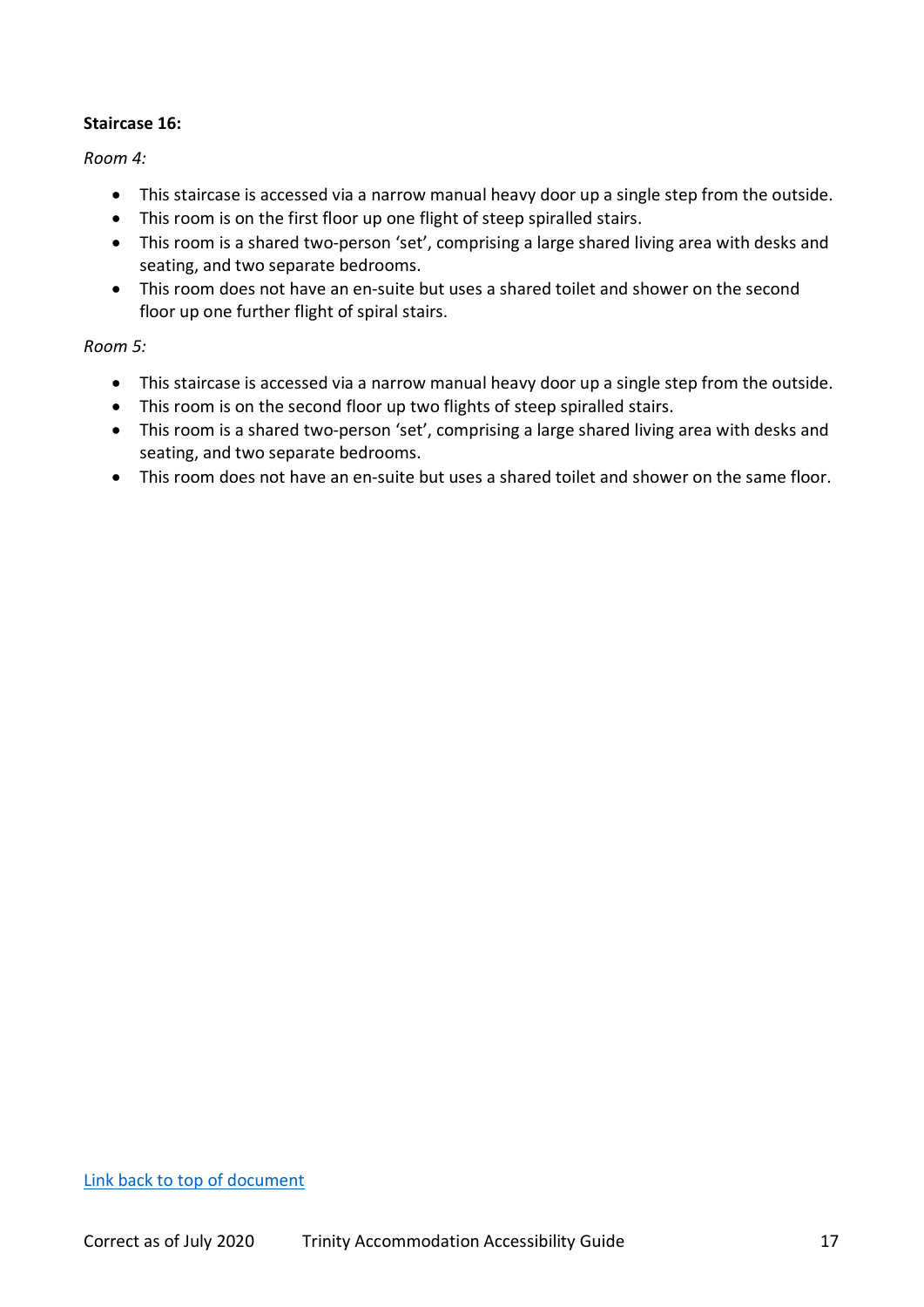## <span id="page-17-0"></span>**Staircase 17:**

#### *Rooms 2 and 3:*

- This staircase is accessed via a narrow manual heavy door up a single step from the outside.
- These rooms are on the ground floor.
- These rooms are not en-suite and use shared bathrooms which are located in the basement, only accessible down an additional flight of stairs.
- These rooms have single beds.

#### *Rooms 4 and 6:*

- This staircase is accessed via a narrow manual heavy door up a single step from the outside.
- These rooms are on the first floor up one flight of stairs.
- These rooms are not en-suite and use shared bathrooms which are located in the basement, only accessible down an additional flight of stairs.
- These rooms have single beds.

#### *Room 5:*

- This staircase is accessed via a narrow manual heavy door up a single step from the outside.
- This room is on the first floor up one flight of stairs
- This room is a shared two-person 'set', comprising a large shared living area with desks and seating, and two separate bedrooms.
- These rooms are not en-suite and use shared bathrooms which are located in the basement, only accessible down an additional flight of stairs.
- These rooms have single beds.

#### *Room 7:*

- This staircase is accessed via a narrow manual heavy door up a single step from the outside.
- This room is on the second floor up two flight of stairs
- This room is a shared two-person 'set', comprising a large shared living area with desks and seating, and two separate bedrooms.
- These rooms are not en-suite and use shared bathrooms which are located in the basement, only accessible down an additional flight of stairs.
- These rooms have single beds.

#### *Rooms 8 and 9:*

- This staircase is accessed via a narrow manual heavy door up a single step from the outside.
- These rooms are on the second floor up two flight of stairs
- These rooms are not en-suite and use shared bathrooms which are located in the basement, only accessible down an additional flight of stairs.
- These rooms have single beds.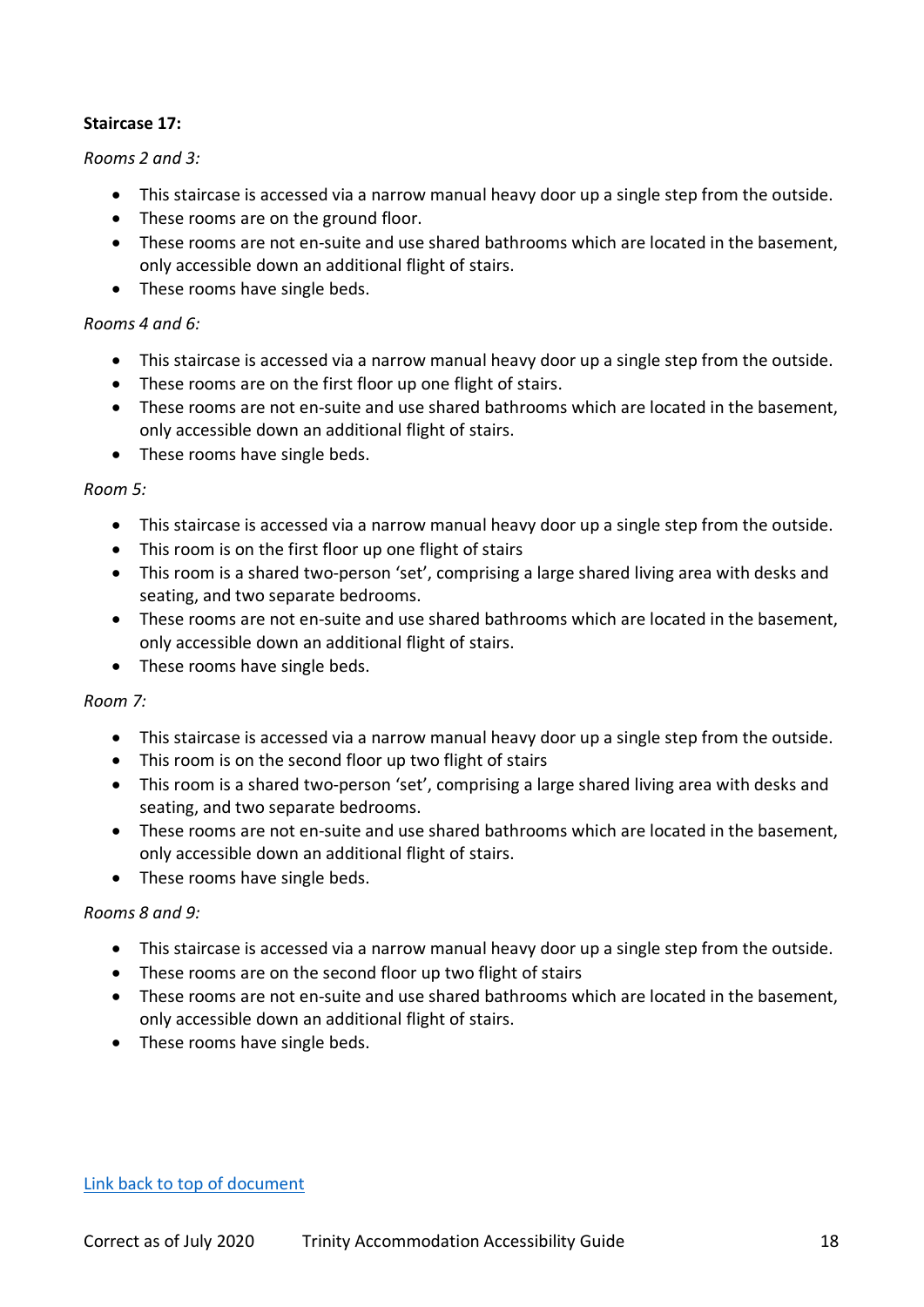#### <span id="page-18-0"></span>**Staircase 18:**

#### *Rooms 1 and 3-8:*

- This staircase is accessed via a manual door followed immediately by a single flight of stairs.
- These rooms are on the first floor up one flight of stairs.
- These rooms are not en-suite and use shared bathrooms which are located on the same floor.
- These rooms have single beds.
- Some rooms are accessed via an additional two steps.

#### *Room 2:*

- This staircase is accessed via a manual door followed immediately by a single flight of stairs.
- This room is on the first floor up one flight of stairs.
- This room is not en-suite and use shared bathrooms which are located on the same floor.
- This room has a single bed.
- Capability for flashing light fire-alarm and vibrating pillow.

#### *Rooms 9-16:*

- This staircase is accessed via a manual door followed immediately by a single flight of stairs.
- These rooms are on the second floor up two flights of stairs.
- These rooms are not en-suite and use shared bathrooms which are located on the same floor.
- These rooms have single beds.
- Some rooms are accessed via an additional two stairs.

#### *Rooms 17-24:*

- This staircase is accessed via a manual door followed immediately by a single flight of stairs.
- These rooms are on the third floor up three flights of stairs.
- These rooms are not en-suite and use shared bathrooms which are located on the same floor.
- These rooms have single beds.
- Some rooms are accessed via an additional two stairs.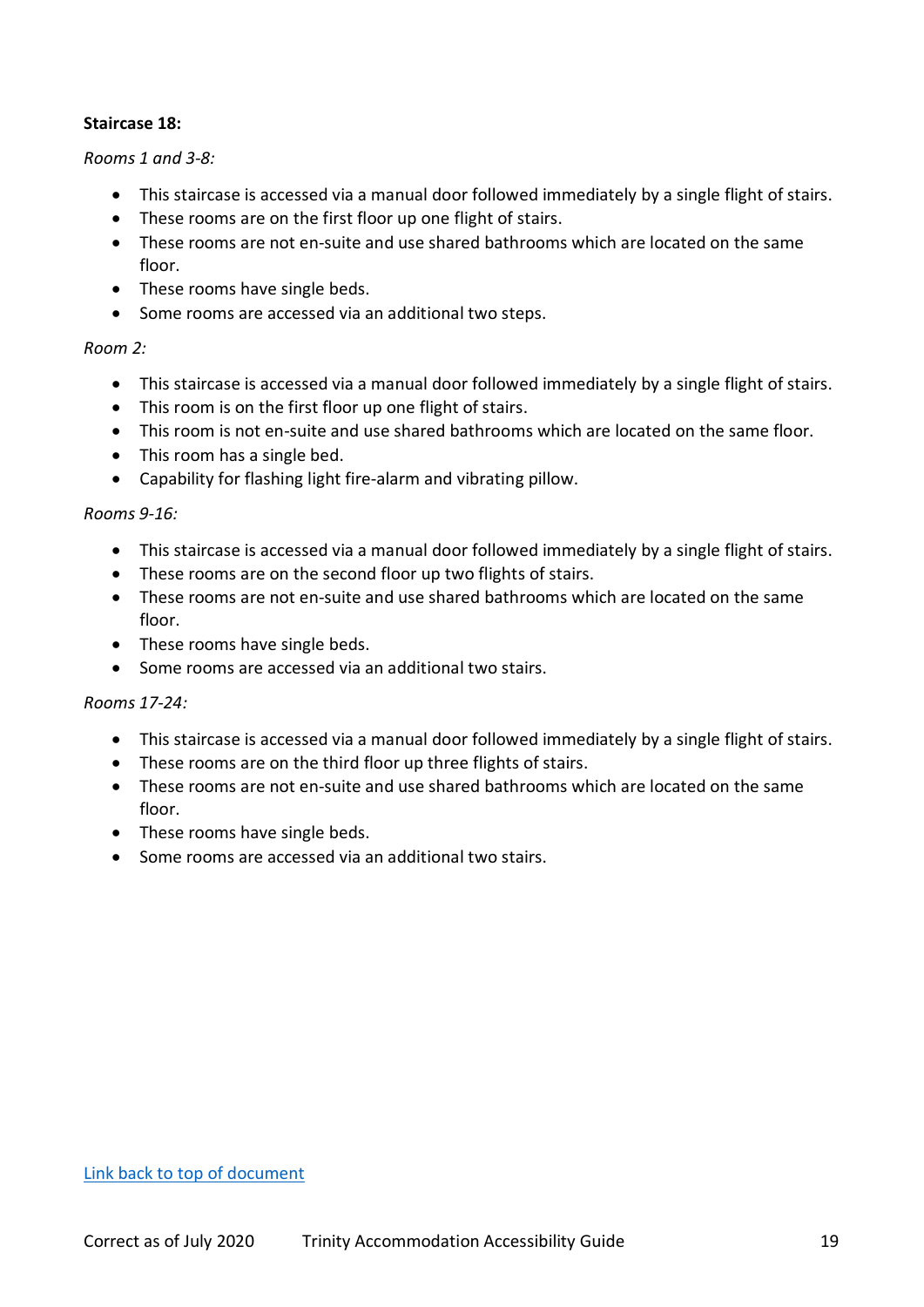## <span id="page-19-0"></span>**Dolphin Yard House:**

*All rooms:*

- This house is accessed from Dolphin Yard via an outdoor staircase and houses four people.
- There is a shared bathroom and shared kitchen for the occupants of the house.
- One of the bedrooms is on the first level within the house, and the other three bedrooms are on the second level within the house.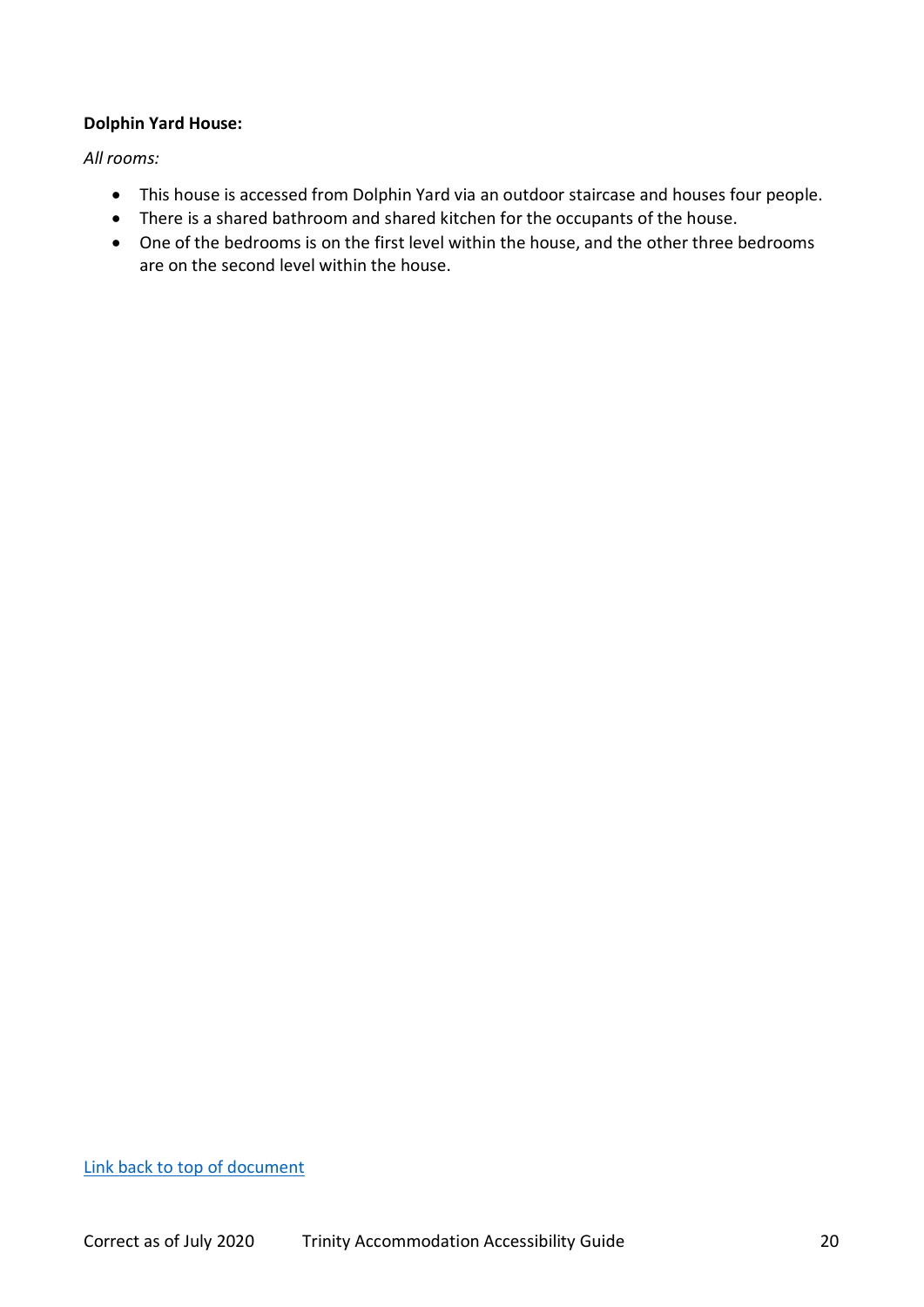## <span id="page-20-0"></span>**Recommendations**

#### *Wheelchair users:*

- Powered wheelchair users:
	- o Rooms 3.1 and 3.2 are the most accessible rooms and may be accessible to powered wheelchair users including those with reduced upper body strength.
		- **EXECTE:** Level access throughout (straight from outside)
		- Automatic door
		- Accessible en-suite (including grab rails, shower chair and red pull cords)
		- **Powered curtains**
		- **Large turning circle space**
- Full-time manual wheelchair users:
	- o Rooms 3.1 and 3.2 are the most accessible rooms and may be accessible to manual wheelchair users including those with reduced upper body strength.
		- **EXECTE:** Level access throughout (straight from outside)
		- **Automatic door**
		- Accessible en-suite (including grab rails, shower chair and red pull cords)
		- **Powered curtains**
	- o Room 5.6 may be accessible to a full-time manual wheelchair user with good upper body strength.
		- **Level access apart from a small outdoor lip**
		- **Manual doors to staircase, corridor and room.**
		- Accessible en-suite with grab rails and shower chair.
	- o Room 6.4 may be accessible to a full-time manual wheelchair user with good upper body strength.
		- **E** Level access throughout
		- Automatic door to staircase
		- **Manual doors to corridors and rooms**
		- Accessible en-suite (including grab rails, shower chair and red pull cords)
- Ambulant wheelchair users:
	- o Rooms 3.1 and 3.2 are the most accessible rooms and may be accessible to manual wheelchair users including those with reduced upper body strength.
		- **EXEC** Level access throughout (straight from outside)
		- Automatic door
		- Accessible en-suite (including grab rails, shower chair and red pull cords)
		- **Powered curtains**
	- o Room 5.6 may be accessible to an ambulant manual wheelchair user with good upper body strength.
		- **Level access apart from a small outdoor lip**
		- Manual doors to staircase, corridor and room.
		- Accessible en-suite with grab rails and shower chair.
	- o Room 6.4 may be accessible to an ambulant manual wheelchair user with good upper body strength.
		- **Level access throughout**
		- Automatic door to staircase
		- Manual doors to corridors and rooms
		- Accessible en-suite (including grab rails, shower chair and red pull cords)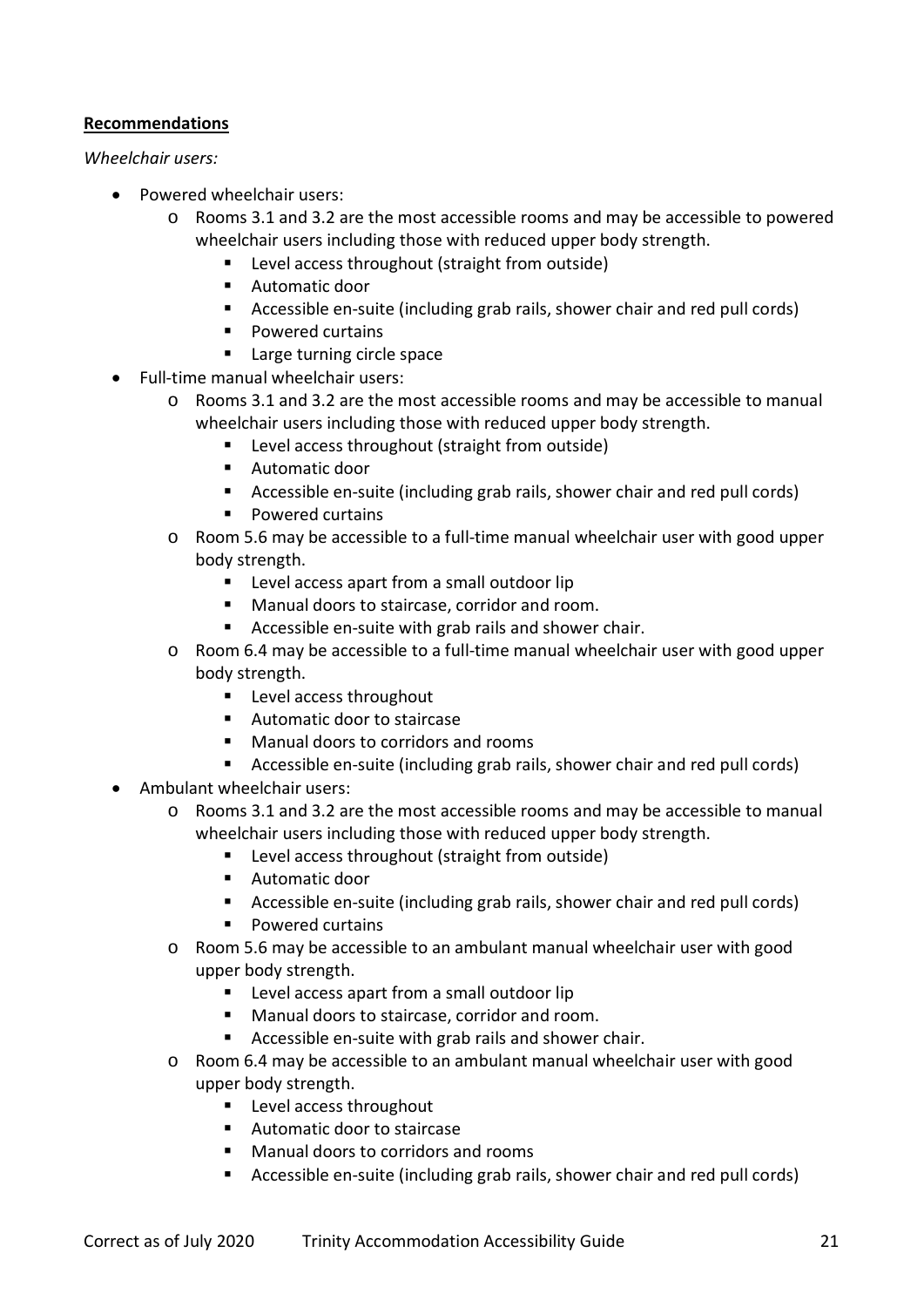- o Staircase 6 ground floor rooms may be accessible to an ambulant manual wheelchair user with good upper body strength.
	- **Level access to room**
	- Automatic door to staircase
	- Manual doors to corridors and rooms
	- Step to en-suite bathroom

### *Mobility/Physical Impairments (Non-Wheelchair Using):*

- All ground floor rooms should be considered, with priority given to the following:
	- o Rooms 3.1 and 3.2 are the most accessible rooms and may be accessible individuals with mobility impairments including those with reduced upper body strength or whose arms are occupied by mobility aids.
		- **EXEC** Level access throughout (straight from outside)
		- Automatic door
		- Accessible en-suite (including grab rails, shower chair and red pull cords)
		- Powered curtains
	- $\circ$  Room 6.4 may be accessible to individuals with mobility impairments including those with minimally reduced upper body strength or whose arms are occupied by mobility aids.
		- **Level access throughout**
		- Automatic door to staircase
		- Manual doors to corridors and rooms
		- Accessible en-suite (including grab rails, shower chair and red pull cords)
	- o Staircase 6 ground floor rooms may be accessible to individuals with mobility impairments including those with minimally reduced upper body strength or whose arms are occupied by mobility aids.
		- **Level access to room**
		- Automatic door to staircase
		- Manual doors to corridors and rooms
		- Step to en-suite bathroom
	- o Staircase 14 ground floor rooms may be accessible to individuals with mobility impairments.
		- Only a couple of steps into the staircase.
		- **Manual door to staircase and rooms.**

# *D/deaf/Hard of Hearing:*

- D/deaf/HoH individuals who require alternative fire alarm systems:
	- o Rooms 14.1, 14.2, 14.3, 3.1, 3.2, 2.9 and 18.2.
		- **These have the capability for vibrating pillow/flashing light fire alarm.**
- For D/deaf/HoH individuals who require an alternate fire alarm system and also have mobility impairments (including wheelchair users):
	- o 3.1 and 3.2 are most likely to be accessible to individuals with mobility impairments including wheelchair users.
		- **Level access, straight from outdoors.**